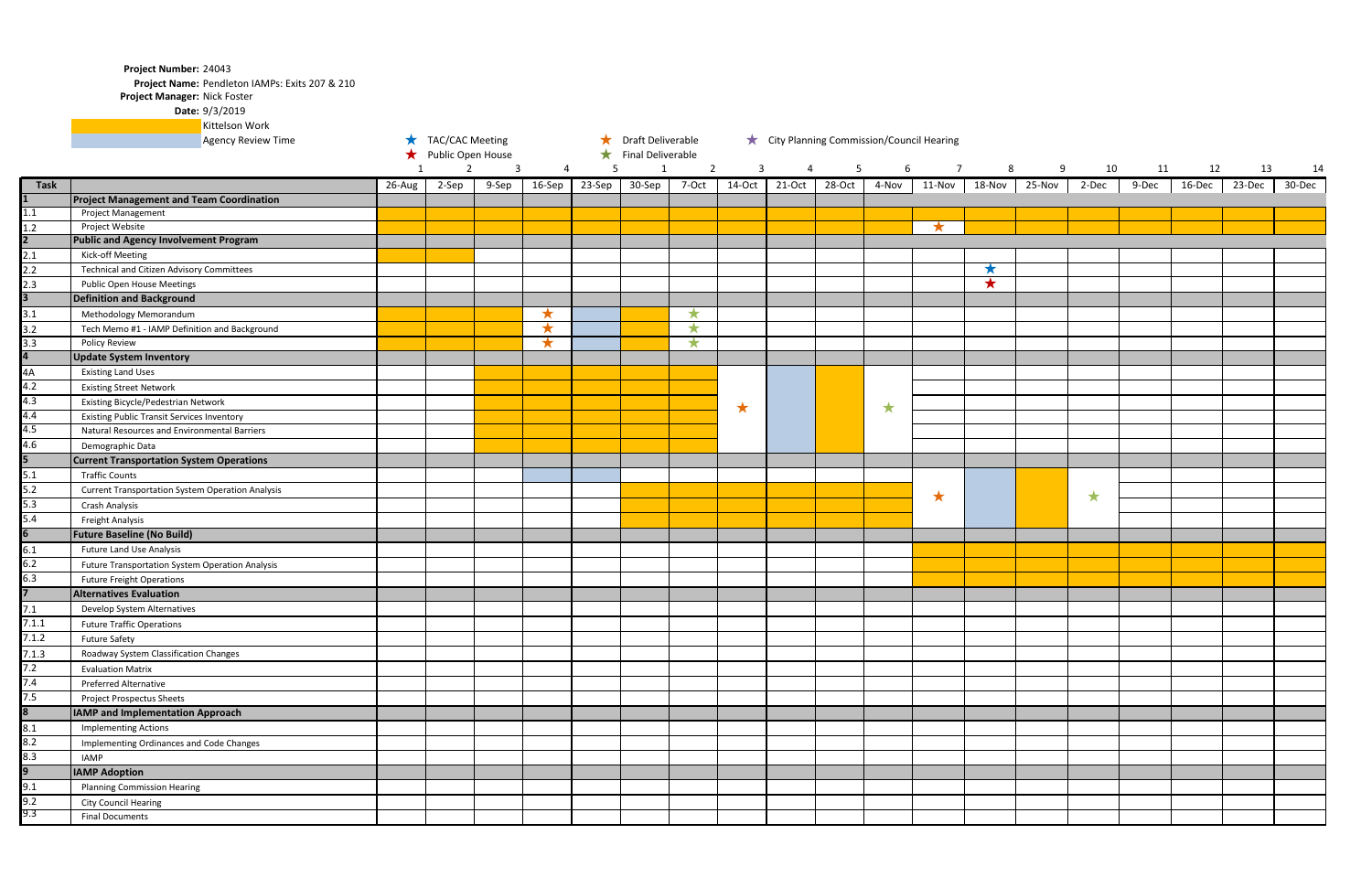Project Name: Pendleton IAMPs: Exits 207 & 210

Project Manager: Nick Foster

9/3/2019 **Date:**

**Kittelson Work** 

**Agency Review Time** 

|       |                                                         | 15    | 16     | 17         | 18         | 19    | 20 | 21            | 22     | 23      | 24 | 25           | 26     | 27         | 28    | 29     | 30     | 31      | 32    |
|-------|---------------------------------------------------------|-------|--------|------------|------------|-------|----|---------------|--------|---------|----|--------------|--------|------------|-------|--------|--------|---------|-------|
| Task  |                                                         | 6-Jan | 13-Jan | 20-Jan     | 27-Jan     | 3-Feb |    | 10-Feb 17-Feb | 24-Feb | $2-Mar$ |    | 9-Mar 16-Mar | 23-Mar | 30-Mar     | 6-Apr | 13-Apr | 20-Apr | 27-Apr  | 4-May |
|       | <b>Project Management and Team Coordination</b>         |       |        |            |            |       |    |               |        |         |    |              |        |            |       |        |        |         |       |
| 1.1   | Project Management                                      |       |        |            |            |       |    |               |        |         |    |              |        |            |       |        |        |         |       |
| 1.2   | Project Website                                         |       |        |            |            |       |    |               |        |         |    |              |        |            |       |        |        |         |       |
|       | <b>Public and Agency Involvement Program</b>            |       |        |            |            |       |    |               |        |         |    |              |        |            |       |        |        |         |       |
| 2.1   | Kick-off Meeting                                        |       |        |            |            |       |    |               |        |         |    |              |        |            |       |        |        |         |       |
| 2.2   | <b>Technical and Citizen Advisory Committees</b>        |       |        |            | $\bigstar$ |       |    |               |        |         |    |              |        | $\bigstar$ |       |        |        |         | ★     |
| 2.3   | <b>Public Open House Meetings</b>                       |       |        |            |            |       |    |               |        |         |    |              |        | ★          |       |        |        |         |       |
|       | <b>Definition and Background</b>                        |       |        |            |            |       |    |               |        |         |    |              |        |            |       |        |        |         |       |
| 3.1   | <b>Methodology Memorandum</b>                           |       |        |            |            |       |    |               |        |         |    |              |        |            |       |        |        |         |       |
| 3.2   | Tech Memo #1 - IAMP Definition and Background           |       |        |            |            |       |    |               |        |         |    |              |        |            |       |        |        |         |       |
| 3.3   | <b>Policy Review</b>                                    |       |        |            |            |       |    |               |        |         |    |              |        |            |       |        |        |         |       |
|       | <b>Update System Inventory</b>                          |       |        |            |            |       |    |               |        |         |    |              |        |            |       |        |        |         |       |
| 4А    | <b>Existing Land Uses</b>                               |       |        |            |            |       |    |               |        |         |    |              |        |            |       |        |        |         |       |
| 4.2   | <b>Existing Street Network</b>                          |       |        |            |            |       |    |               |        |         |    |              |        |            |       |        |        |         |       |
| 4.3   | Existing Bicycle/Pedestrian Network                     |       |        |            |            |       |    |               |        |         |    |              |        |            |       |        |        |         |       |
| 4.4   | <b>Existing Public Transit Services Inventory</b>       |       |        |            |            |       |    |               |        |         |    |              |        |            |       |        |        |         |       |
| 4.5   | Natural Resources and Environmental Barriers            |       |        |            |            |       |    |               |        |         |    |              |        |            |       |        |        |         |       |
| 4.6   | Demographic Data                                        |       |        |            |            |       |    |               |        |         |    |              |        |            |       |        |        |         |       |
|       | <b>Current Transportation System Operations</b>         |       |        |            |            |       |    |               |        |         |    |              |        |            |       |        |        |         |       |
| 5.1   | <b>Traffic Counts</b>                                   |       |        |            |            |       |    |               |        |         |    |              |        |            |       |        |        |         |       |
| 5.2   | <b>Current Transportation System Operation Analysis</b> |       |        |            |            |       |    |               |        |         |    |              |        |            |       |        |        |         |       |
| $5.3$ | Crash Analysis                                          |       |        |            |            |       |    |               |        |         |    |              |        |            |       |        |        |         |       |
| 5.4   | <b>Freight Analysis</b>                                 |       |        |            |            |       |    |               |        |         |    |              |        |            |       |        |        |         |       |
|       | <b>Future Baseline (No Build)</b>                       |       |        |            |            |       |    |               |        |         |    |              |        |            |       |        |        |         |       |
| 6.1   | <b>Future Land Use Analysis</b>                         |       |        |            |            |       |    |               |        |         |    |              |        |            |       |        |        |         |       |
| 6.2   | Future Transportation System Operation Analysis         |       |        | $\bigstar$ |            |       | ★  |               |        |         |    |              |        |            |       |        |        |         |       |
| 6.3   | <b>Future Freight Operations</b>                        |       |        |            |            |       |    |               |        |         |    |              |        |            |       |        |        |         |       |
|       | <b>Alternatives Evaluation</b>                          |       |        |            |            |       |    |               |        |         |    |              |        |            |       |        |        |         |       |
| 7.1   | Develop System Alternatives                             |       |        |            |            |       |    |               |        |         |    |              |        |            |       |        |        |         |       |
| 7.1.1 | <b>Future Traffic Operations</b>                        |       |        |            |            |       |    |               |        |         |    |              |        |            |       |        |        |         |       |
| 7.1.2 | <b>Future Safety</b>                                    |       |        |            |            |       |    |               |        |         |    |              | ★      |            |       | ★      |        |         |       |
| 7.1.3 | Roadway System Classification Changes                   |       |        |            |            |       |    |               |        |         |    |              |        |            |       |        |        |         |       |
| 7.2   | <b>Evaluation Matrix</b>                                |       |        |            |            |       |    |               |        |         |    |              |        |            |       |        |        |         |       |
| 7.4   | Preferred Alternative                                   |       |        |            |            |       |    |               |        |         |    |              |        |            |       |        |        | $\star$ |       |
| 7.5   | Project Prospectus Sheets                               |       |        |            |            |       |    |               |        |         |    |              |        |            |       |        |        |         |       |
|       | IAMP and Implementation Approach                        |       |        |            |            |       |    |               |        |         |    |              |        |            |       |        |        |         |       |
| 8.1   | <b>Implementing Actions</b>                             |       |        |            |            |       |    |               |        |         |    |              |        |            |       |        |        |         |       |
| 8.2   | Implementing Ordinances and Code Changes                |       |        |            |            |       |    |               |        |         |    |              |        |            |       |        |        |         |       |
| 8.3   | IAMP                                                    |       |        |            |            |       |    |               |        |         |    |              |        |            |       |        |        |         |       |
|       | <b>IAMP Adoption</b>                                    |       |        |            |            |       |    |               |        |         |    |              |        |            |       |        |        |         |       |
| 9.1   | <b>Planning Commission Hearing</b>                      |       |        |            |            |       |    |               |        |         |    |              |        |            |       |        |        |         |       |
| 9.2   | <b>City Council Hearing</b>                             |       |        |            |            |       |    |               |        |         |    |              |        |            |       |        |        |         |       |
| 9.3   | <b>Final Documents</b>                                  |       |        |            |            |       |    |               |        |         |    |              |        |            |       |        |        |         |       |
|       |                                                         |       |        |            |            |       |    |               |        |         |    |              |        |            |       |        |        |         |       |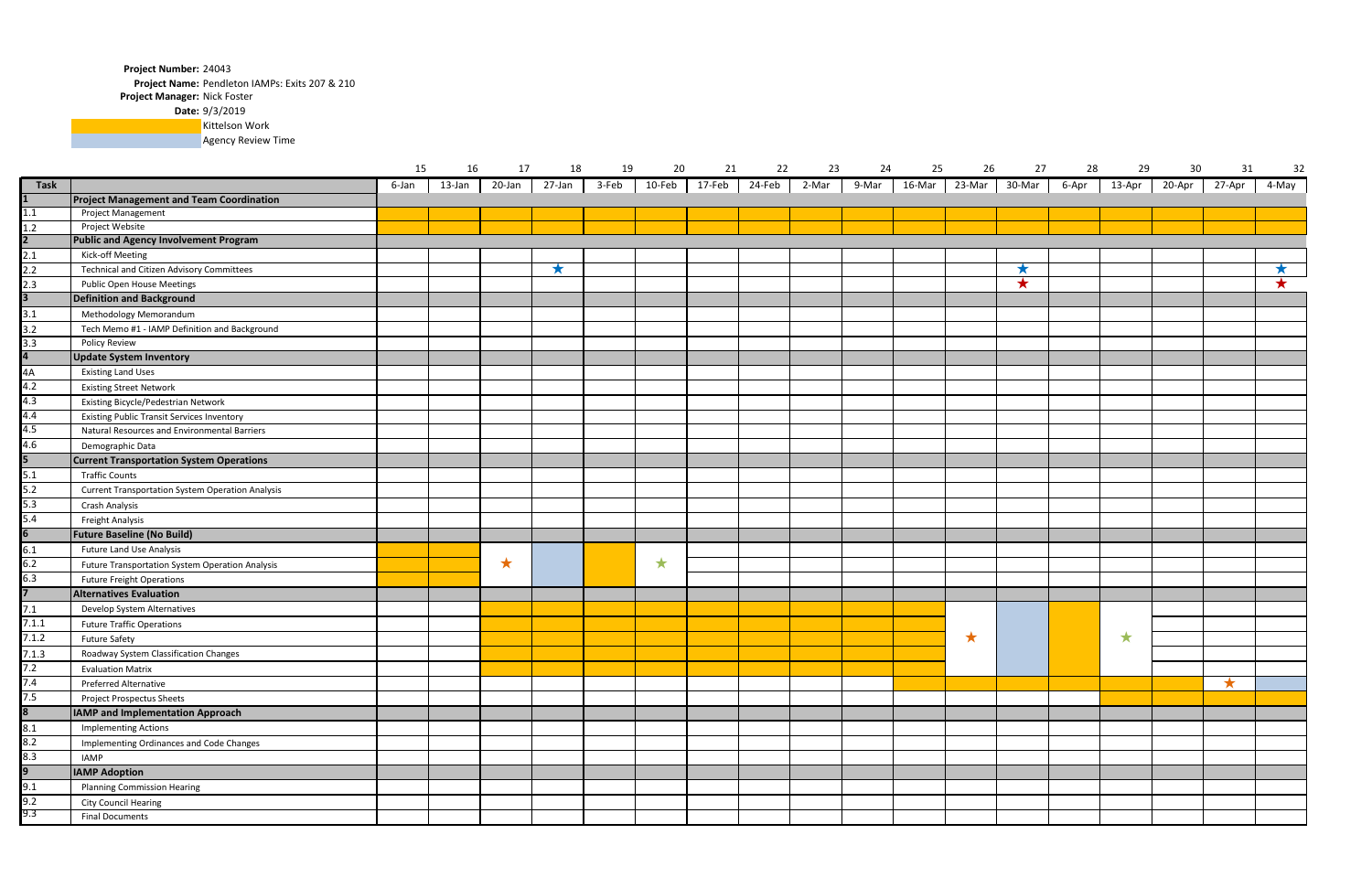Project Name: Pendleton IAMPs: Exits 207 & 210

Project Manager: Nick Foster

9/3/2019 **Date:**

**Kittelson Work** 

**Agency Review Time** 

|                         |                                                         | 33     | 34      | 35         | 36    | 37    | 38      | 39     | 40     | 41      | 42      | 43     | 44     | 45      | 46         | 47                   | 48                   | 49         | 50    |
|-------------------------|---------------------------------------------------------|--------|---------|------------|-------|-------|---------|--------|--------|---------|---------|--------|--------|---------|------------|----------------------|----------------------|------------|-------|
| <b>Task</b>             |                                                         | 11-May | 18-May  | 25-May     | 1-Jun | 8-Jun | 15-Jun  | 22-Jun | 29-Jun | 6-Jul   | 13-Jul  | 20-Jul | 27-Jul | 3-Aug   | $10-Aug$   | $\overline{17}$ -Aug | $\overline{24}$ -Aug | 31-Aug     | 7-Sep |
|                         | <b>Project Management and Team Coordination</b>         |        |         |            |       |       |         |        |        |         |         |        |        |         |            |                      |                      |            |       |
| 1.1                     | Project Management                                      |        |         |            |       |       |         |        |        |         |         |        |        |         |            |                      |                      |            |       |
| 1.2                     | Project Website                                         |        |         |            |       |       |         |        |        |         |         |        |        |         |            |                      |                      |            |       |
| $\overline{2}$          | <b>Public and Agency Involvement Program</b>            |        |         |            |       |       |         |        |        |         |         |        |        |         |            |                      |                      |            |       |
| 2.1                     | Kick-off Meeting                                        |        |         |            |       |       |         |        |        |         |         |        |        |         |            |                      |                      |            |       |
| 2.2                     | Technical and Citizen Advisory Committees               |        |         |            |       |       |         |        |        |         |         |        |        |         | $\bigstar$ |                      |                      |            |       |
| 2.3                     | <b>Public Open House Meetings</b>                       |        |         |            |       |       |         |        |        |         |         |        |        |         |            |                      |                      |            |       |
| $\overline{3}$          | <b>Definition and Background</b>                        |        |         |            |       |       |         |        |        |         |         |        |        |         |            |                      |                      |            |       |
| 3.1                     | Methodology Memorandum                                  |        |         |            |       |       |         |        |        |         |         |        |        |         |            |                      |                      |            |       |
| 3.2                     | Tech Memo #1 - IAMP Definition and Background           |        |         |            |       |       |         |        |        |         |         |        |        |         |            |                      |                      |            |       |
| 3.3                     | <b>Policy Review</b>                                    |        |         |            |       |       |         |        |        |         |         |        |        |         |            |                      |                      |            |       |
| $\overline{a}$          | <b>Update System Inventory</b>                          |        |         |            |       |       |         |        |        |         |         |        |        |         |            |                      |                      |            |       |
| 4A                      | <b>Existing Land Uses</b>                               |        |         |            |       |       |         |        |        |         |         |        |        |         |            |                      |                      |            |       |
| 4.2                     | <b>Existing Street Network</b>                          |        |         |            |       |       |         |        |        |         |         |        |        |         |            |                      |                      |            |       |
| 4.3                     | <b>Existing Bicycle/Pedestrian Network</b>              |        |         |            |       |       |         |        |        |         |         |        |        |         |            |                      |                      |            |       |
| 4.4                     | <b>Existing Public Transit Services Inventory</b>       |        |         |            |       |       |         |        |        |         |         |        |        |         |            |                      |                      |            |       |
| 4.5                     | Natural Resources and Environmental Barriers            |        |         |            |       |       |         |        |        |         |         |        |        |         |            |                      |                      |            |       |
| 4.6                     | Demographic Data                                        |        |         |            |       |       |         |        |        |         |         |        |        |         |            |                      |                      |            |       |
| $\overline{5}$          | <b>Current Transportation System Operations</b>         |        |         |            |       |       |         |        |        |         |         |        |        |         |            |                      |                      |            |       |
| $5.1$                   | <b>Traffic Counts</b>                                   |        |         |            |       |       |         |        |        |         |         |        |        |         |            |                      |                      |            |       |
| 5.2                     | <b>Current Transportation System Operation Analysis</b> |        |         |            |       |       |         |        |        |         |         |        |        |         |            |                      |                      |            |       |
| 5.3                     | Crash Analysis                                          |        |         |            |       |       |         |        |        |         |         |        |        |         |            |                      |                      |            |       |
| 5.4                     | Freight Analysis                                        |        |         |            |       |       |         |        |        |         |         |        |        |         |            |                      |                      |            |       |
| $\overline{6}$          | <b>Future Baseline (No Build)</b>                       |        |         |            |       |       |         |        |        |         |         |        |        |         |            |                      |                      |            |       |
| 6.1                     | <b>Future Land Use Analysis</b>                         |        |         |            |       |       |         |        |        |         |         |        |        |         |            |                      |                      |            |       |
| 6.2                     | <b>Future Transportation System Operation Analysis</b>  |        |         |            |       |       |         |        |        |         |         |        |        |         |            |                      |                      |            |       |
| 6.3                     | <b>Future Freight Operations</b>                        |        |         |            |       |       |         |        |        |         |         |        |        |         |            |                      |                      |            |       |
| $\overline{7}$          | <b>Alternatives Evaluation</b>                          |        |         |            |       |       |         |        |        |         |         |        |        |         |            |                      |                      |            |       |
| 7.1                     | Develop System Alternatives                             |        |         |            |       |       |         |        |        |         |         |        |        |         |            |                      |                      |            |       |
| 7.1.1                   | <b>Future Traffic Operations</b>                        |        |         |            |       |       |         |        |        |         |         |        |        |         |            |                      |                      |            |       |
| 7.1.2                   | <b>Future Safety</b>                                    |        |         |            |       |       |         |        |        |         |         |        |        |         |            |                      |                      |            |       |
| 7.1.3                   | Roadway System Classification Changes                   |        |         |            |       |       |         |        |        |         |         |        |        |         |            |                      |                      |            |       |
| 7.2                     | <b>Evaluation Matrix</b>                                |        |         |            |       |       |         |        |        |         |         |        |        |         |            |                      |                      |            |       |
| 7.4                     | <b>Preferred Alternative</b>                            |        | $\star$ |            |       |       |         |        |        |         |         |        |        |         |            |                      |                      |            |       |
| 7.5                     | <b>Project Prospectus Sheets</b>                        |        |         | $\bigstar$ |       |       |         |        |        |         |         |        |        |         |            |                      |                      |            |       |
| $\overline{\mathbf{8}}$ | <b>IAMP and Implementation Approach</b>                 |        |         |            |       |       |         |        |        |         |         |        |        |         |            |                      |                      |            |       |
| 8.1                     | <b>Implementing Actions</b>                             |        |         |            |       |       | $\star$ |        |        | $\star$ |         |        |        |         |            |                      |                      |            |       |
| 8.2                     | Implementing Ordinances and Code Changes                |        |         |            |       |       |         |        |        |         | $\star$ |        |        | $\star$ |            |                      |                      |            |       |
| 8.3                     | IAMP                                                    |        |         |            |       |       |         |        |        |         |         |        |        |         | $\star$    |                      |                      | $\bigstar$ |       |
| 9                       | <b>IAMP Adoption</b>                                    |        |         |            |       |       |         |        |        |         |         |        |        |         |            |                      |                      |            |       |
| 9.1                     | <b>Planning Commission Hearing</b>                      |        |         |            |       |       |         |        |        |         |         |        |        |         |            |                      |                      |            |       |
| 9.2                     |                                                         |        |         |            |       |       |         |        |        |         |         |        |        |         |            |                      |                      |            |       |
| 9.3                     | <b>City Council Hearing</b>                             |        |         |            |       |       |         |        |        |         |         |        |        |         |            |                      |                      |            |       |
|                         | <b>Final Documents</b>                                  |        |         |            |       |       |         |        |        |         |         |        |        |         |            |                      |                      |            |       |